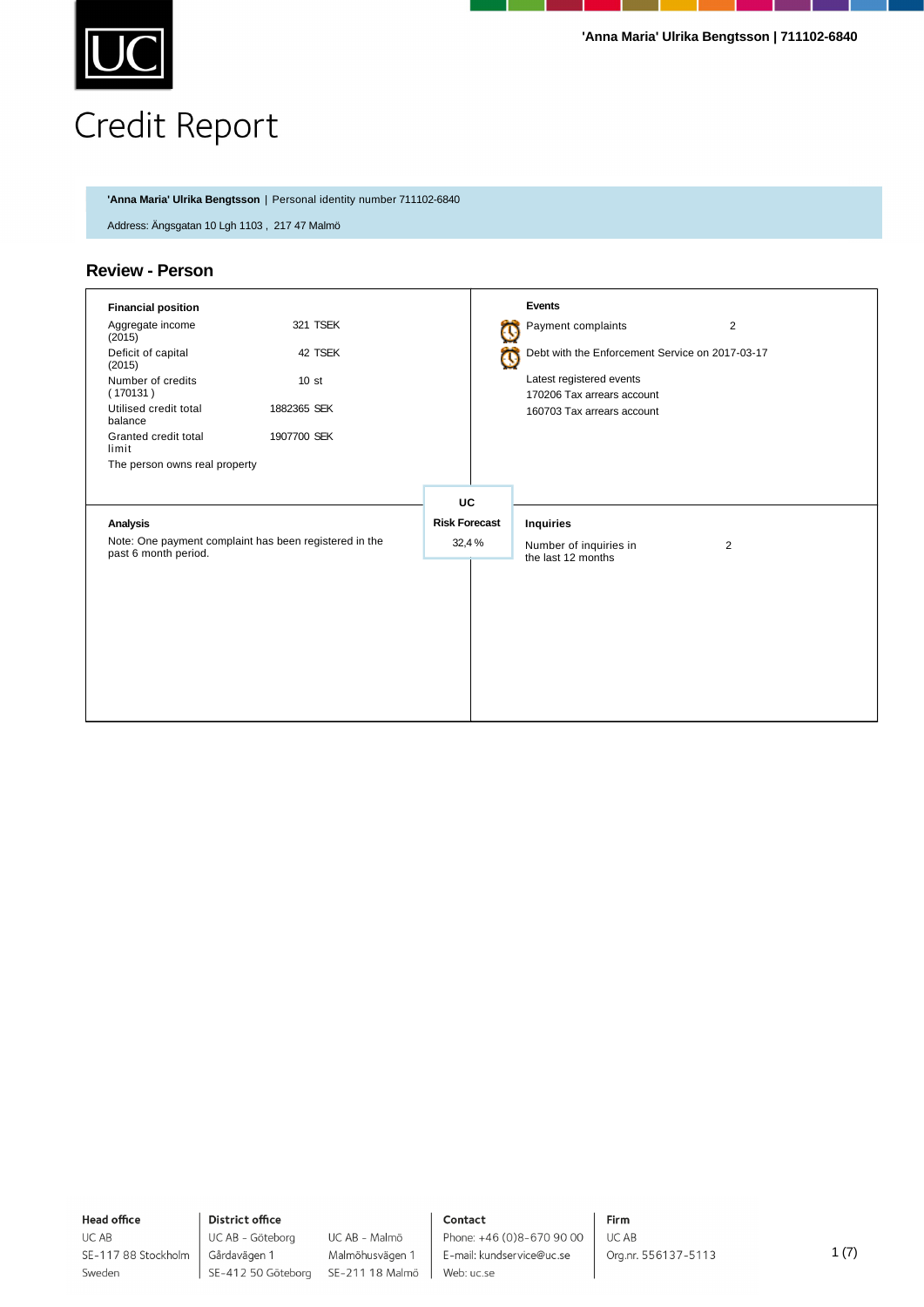| <b>Consumer report</b>               |            | <b>Contents</b>                         |
|--------------------------------------|------------|-----------------------------------------|
| <b>Subject</b>                       |            | Summary                                 |
| National reg. no 711102-6840         | 2          | Most recent events                      |
| Bengtsson, Anna Maria Ulrika         | 3          | Credit opinion                          |
| Ordered by<br>UC AB/Beslutslösningar | 4          | General information                     |
| Cecilia Eriksson/Web                 | 5.         | Income information                      |
| 6<br>117 88 Stockholm                | Properties |                                         |
| Date of order                        |            | Credit commitments                      |
| 2017-03-23                           | 8          | Payment complaints and other complaints |
|                                      | 9          | Most recent inquiries at UC             |
|                                      |            | UC:s responsibility                     |
|                                      |            | Enclosure to Consumer report            |

### **1. Summary**

| Bengtsson, Anna Maria Ulrika | National reg. no | 711102-6840 |  |
|------------------------------|------------------|-------------|--|
| Ängsgatan 10 Lgh 1103        |                  |             |  |
| 217 47 Malmö                 |                  |             |  |
|                              |                  |             |  |
|                              |                  |             |  |

| <b>Complaints</b>          |               | Income info for income year 2015                 |          |  |
|----------------------------|---------------|--------------------------------------------------|----------|--|
| <b>Claims</b>              | Not reg       | Income from employment                           | 194 TSEK |  |
| <b>Number of inquiries</b> |               | Assessed earned income                           | 363 TSEK |  |
| <b>Credits 2017-01</b>     |               | <b>Capital deficit</b>                           | 42 TSEK  |  |
| <b>Utilised</b>            | 1.882.365 SEK | Aggregate income after deductions,<br>before tax | 321 TSEK |  |
| -"- cards                  | 24.381 SEK    |                                                  |          |  |
| Granted                    | 1.907.700 SEK |                                                  |          |  |
|                            |               |                                                  |          |  |

**Debt with the Swedish Enforcement Authority**

94,0.

#### **Other information**

Owns 50 % of 1 property, ass. at 1.191 TSEK

**Note**: One payment complaint has been registered in the past 6 month period.

### **2. Most recent events**

| Tax arrears account | 2017-02-06 |
|---------------------|------------|
| Tax arrears account | 2016-07-03 |

### **3. Credit opinion**

**UC Risk Forecast 32,4 %** (0,1% indicates the lowest and 99,9% the highest risk)

UC Risk Forecast indicates the probability for a payment complaint within the next 12 months.

**Head office** UC AB SE-117 88 Stockholm Sweden

### **District office** UC AB - Göteborg Gårdavägen 1

UC AB - Malmö Malmöhusvägen 1 SE-412 50 Göteborg SE-211 18 Malmö

### Contact

Phone: +46 (0)8-670 90 00 E-mail: kundservice@uc.se Web: uc.se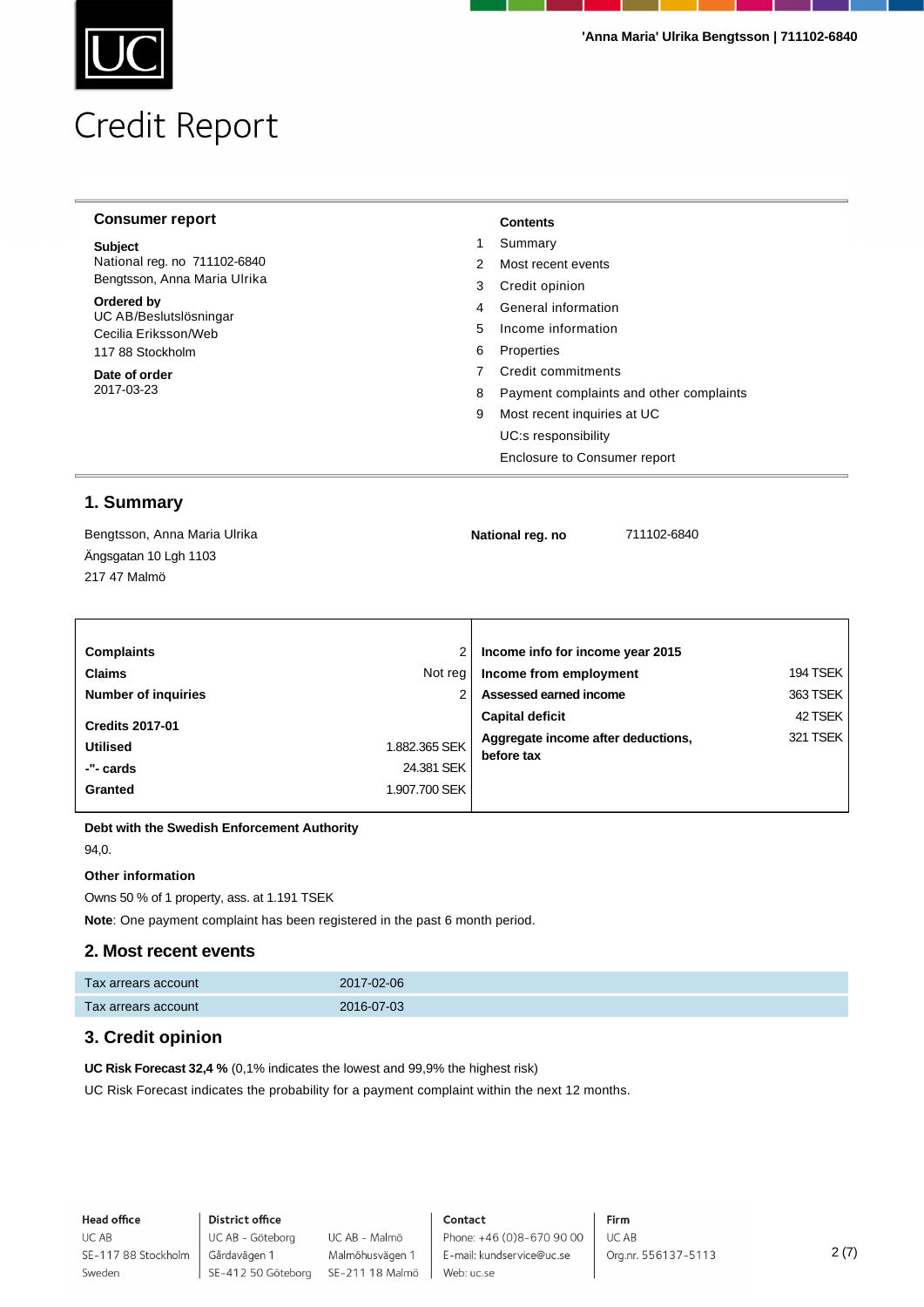

### **4. General information**

| <b>Marital status</b>        | Married since 2000-12 with Anders Ingvar Bengtsson (700730-2131) |
|------------------------------|------------------------------------------------------------------|
| <b>Marriage settlement</b>   | No information recorded by UC                                    |
| <b>Registered</b>            | Skåne county, Malmö municipality                                 |
| Registered before 2016-11-01 | Skåne county, Malmö municipality                                 |

### **5. Income information**

|                                               | In TSEK for year of income |             |  |
|-----------------------------------------------|----------------------------|-------------|--|
|                                               | 2015                       | 2014        |  |
| Income from employment                        | 194                        | 190         |  |
| Inc. from active business activity            | 170                        | 146         |  |
| <b>General deductions</b>                     |                            | $\Omega$    |  |
| Assessed earned income                        | 363                        | 336         |  |
| <b>Capital deficit</b>                        | 42                         | 53          |  |
| Aggregate income after deductions, before tax | 321                        | 283         |  |
| <b>Final tax</b>                              | 92                         | 100         |  |
| Tax on expansion reserve                      | $\Omega$                   | 10          |  |
| Credited tax on expansion reserve             | 23                         | $\mathbf 0$ |  |

### **6. Properties**

| Ölsboda 15:61                                                  |                              |            |
|----------------------------------------------------------------|------------------------------|------------|
| 220, Small dwelling house, year-round housing for 1-2 families |                              |            |
| Örebro                                                         | Owns                         | 50%        |
| Karlskoga                                                      | Assessed value in 2016       | 1.191 TSEK |
| 1.137 sq $m$                                                   | * of which value of building | 758        |
|                                                                | * of which value of land     | 433        |
| 1994-06-15                                                     | <b>Enrollment date</b>       | 1994-08-31 |
| N <sub>o</sub>                                                 |                              |            |
|                                                                |                              |            |

For complete list of properties, see enclosure

### **7. Credit commitments**

Specification of credits reported to UC

Credit stated in full for each person jointly and severally liable.

**Development in the last 12 months in SEK.**

#### **Head office** UC AB SE-117 88 Stockholm Sweden

### **District office** UC AB - Göteborg Gårdavägen 1

UC AB - Malmö Malmöhusvägen 1 SE-412 50 Göteborg SE-211 18 Malmö

### Contact

Phone: +46 (0)8-670 90 00 E-mail: kundservice@uc.se Web: uc.se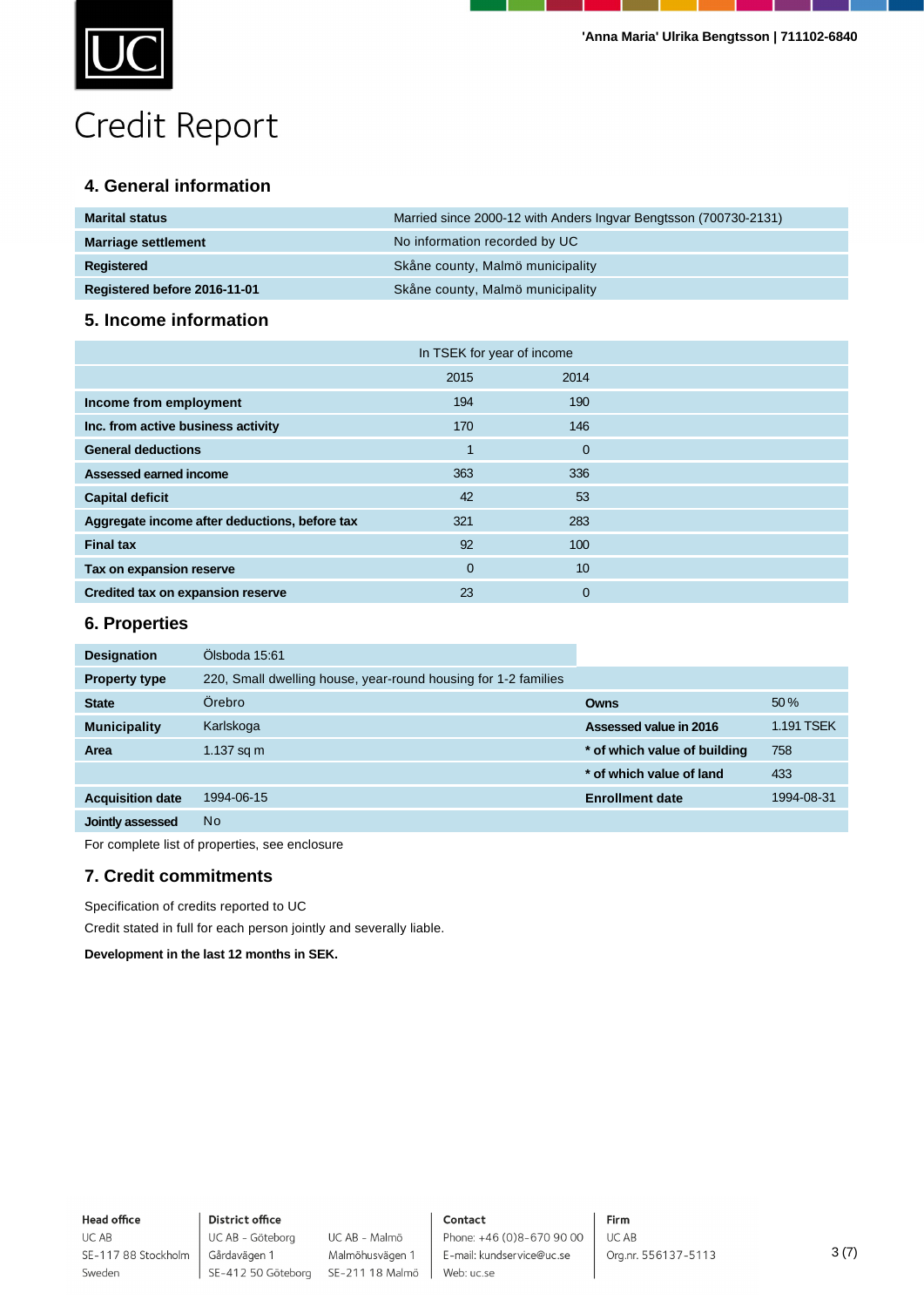

| <b>Current debt on</b>     | 2017-01                   | 2016-11        | 2016-09        | 2016-07        | 2016-05        | 2016-03        |
|----------------------------|---------------------------|----------------|----------------|----------------|----------------|----------------|
| Unsec/guarant              | 132.380                   | 133.649        | 136.256        | 136.159        | 139.883        | 141.805        |
| Hire-purchase              | 52.754                    | 56.496         | 60.213         | 65.742         | 69.397         | 71.200         |
| <b>Credit card</b>         | 24.381                    | 24.239         | 24.746         | 25.240         | 25.696         | 26.186         |
| Prop mortgage              | 1.672.850                 | 1.672.850      | 1.672.850      | 1.672.850      | 1.672.850      | 1.672.850      |
| <b>Tenant-ownership</b>    | $\blacksquare$            | $\blacksquare$ | $\blacksquare$ | $\blacksquare$ | $\blacksquare$ |                |
| <b>Utilised credits</b>    | 1.882.365                 | 1.887.234      | 1.894.065      | 1.899.991      | 1.907.826      | 1.912.041      |
| <b>Granted credits</b>     | 1.907.700                 | 1.912.346      | 1.952.360      | 1.956.542      | 1.962.731      | 1.965.320      |
| <b>Number of credits</b>   | $10$                      | $10$           | 11             | 11             | 11             | 11             |
| <b>Number of creditors</b> | $6\phantom{.}6$           | $\,6\,$        | $\overline{7}$ | $\overline{7}$ | $\overline{7}$ | 7              |
| Utilised with you          |                           | $\sim$         |                |                |                |                |
| Granted by you             |                           |                |                |                |                |                |
| <b>Unsecured debts</b>     |                           |                |                |                |                |                |
|                            | 2017-01                   | 2016-11        | 2016-09        | 2016-07        | 2016-05        | 2016-03        |
| <b>Debt</b>                | 132.380                   | 133.649        | 136.256        | 136.159        | 139.883        | 141.805        |
| <b>Number of credits</b>   | $\ensuremath{\mathsf{3}}$ | $\sqrt{3}$     | $\mathbf{3}$   | $\mathbf{3}$   | $\mathbf{3}$   | $\sqrt{3}$     |
| With co-lender             | 77.765                    | 78.268         | 79.178         | 79.631         | 79.631         | 80.070         |
| Hire-purchase              |                           |                |                |                |                |                |
|                            | 2017-01                   | 2016-11        | 2016-09        | 2016-07        | 2016-05        | 2016-03        |
| <b>Debt</b>                | 52.754                    | 56.496         | 60.213         | 65.742         | 69.397         | 71.200         |
| <b>Number of credits</b>   | $\mathbf{1}$              | $\mathbf{1}$   | $\mathbf{1}$   | $\overline{1}$ | $\mathbf{1}$   | $\mathbf{1}$   |
| With co-lender             | $\mathbf 0$               | $\pmb{0}$      | $\pmb{0}$      | $\mathbf 0$    | $\pmb{0}$      | $\overline{0}$ |
|                            |                           |                |                |                |                |                |
| <b>Credit card</b>         |                           |                |                |                |                |                |
|                            | 2017-01                   | 2016-11        | 2016-09        | 2016-07        | 2016-05        | 2016-03        |
| <b>Utilized</b>            | 24.381                    | 24.239         | 24.746         | 25.240         | 25.696         | 26.186         |
| Limit                      | 31.000                    | 31.000         | 66.000         | 66.000         | 66.000         | 66.000         |
| <b>Number of credits</b>   | $\mathbf{1}$              | $\mathbf{1}$   | $\overline{2}$ | $\overline{2}$ | $\overline{2}$ | $\overline{2}$ |
| With co-lender             | $\pmb{0}$                 | $\mathbf 0$    | $\mathbf 0$    | $\mathbf{0}$   | $\pmb{0}$      | $\mathbf{0}$   |
| <b>Utilization %</b>       | 78,65%                    | 78,19%         | 37,49%         | 38,24 %        | 38,93%         | 39,68%         |
| Overdraft                  | <b>No</b>                 | $\mathsf{No}$  | No             | No             | No             | No             |
| Mortgage                   |                           |                |                |                |                |                |
|                            | 2017-01                   | 2016-11        | 2016-09        | 2016-07        | 2016-05        | 2016-03        |
| <b>Property</b>            | 1.672.850                 | 1.672.850      | 1.672.850      | 1.672.850      | 1.672.850      | 1.672.850      |
| Tenant-ownership           | $\sim$                    | $\blacksquare$ | $\blacksquare$ | $\sim$         | $\blacksquare$ |                |
| <b>Number of credits</b>   | $\overline{5}$            | $\sqrt{5}$     | $\sqrt{5}$     | $\sqrt{5}$     | $\sqrt{5}$     | $\overline{5}$ |
| With co-lender             | 1.672.850                 | 1.672.850      | 1.672.850      | 1.672.850      | 1.672.850      | 1.672.850      |

**Key ratios Credit Commiments**

**Head office** UC AB

Sweden

SE-117 88 Stockholm

### **District office**

UC AB - Göteborg UC AB - Malmö Gårdavägen 1 SE-412 50 Göteborg SE-211 18 Malmö

Malmöhusvägen 1

### Contact

Phone: +46 (0)8-670 90 00 E-mail: kundservice@uc.se Web: uc.se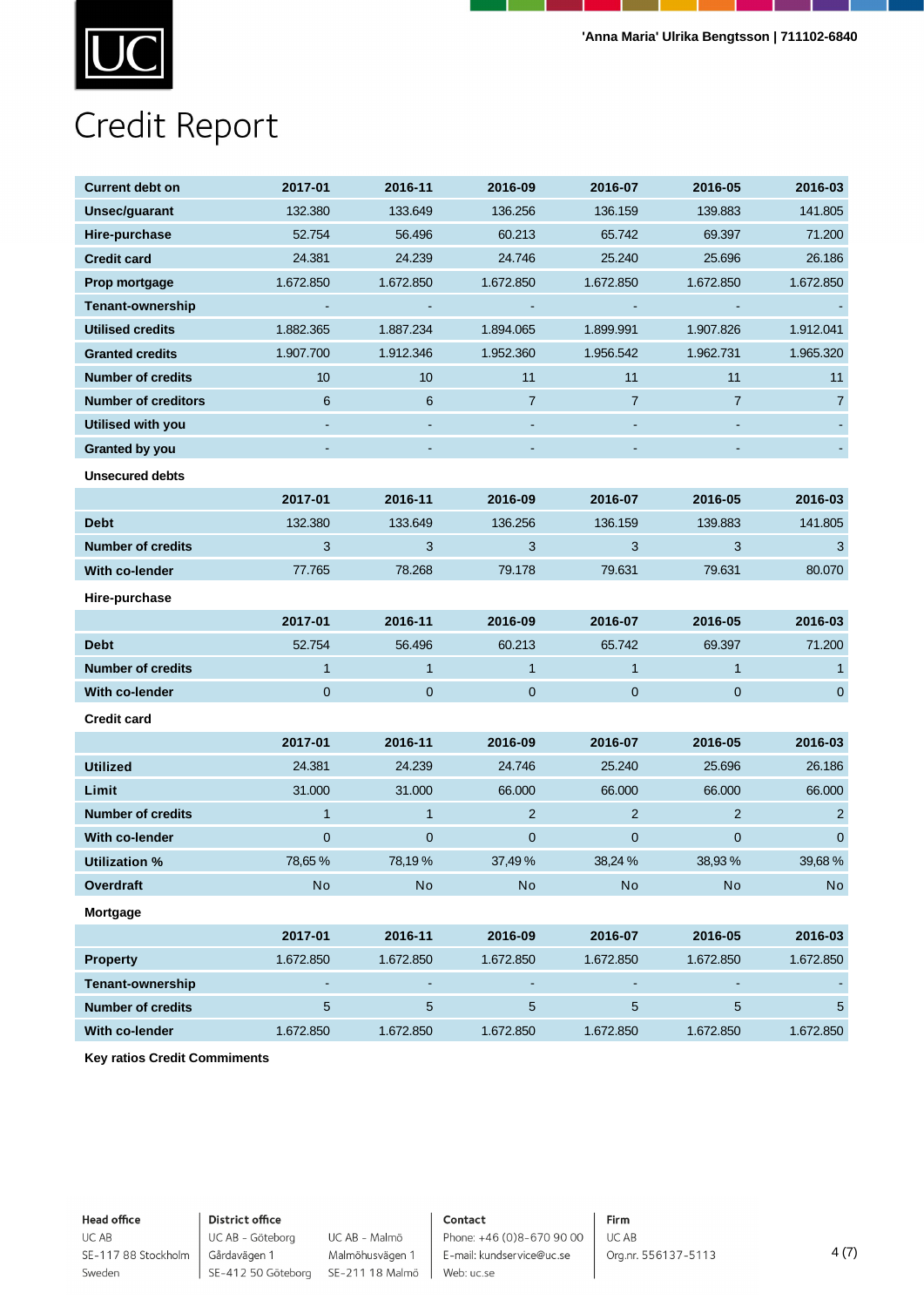

| <b>Current Debt/Income ratio</b>                  | 519,27%      |
|---------------------------------------------------|--------------|
| Average debt/income ratio last 12 months          | 521,94 %     |
| Average Utilization of credit card last 12 months | 49,00 %      |
| Number of used credit cards last 12 months        | $\mathbf{1}$ |
|                                                   |              |
| New credits last 12 months (SEK)                  |              |
| <b>Total</b>                                      | $\mathbf{1}$ |
| <b>Unsecured loans</b>                            | $\mathbf{1}$ |
| Hire-purchase                                     | $\mathbf{0}$ |
| <b>Credit card</b>                                | $\mathbf{0}$ |
| Mortgage                                          | $\mathbf 0$  |
|                                                   |              |
| Development of credits last 12 months (SEK)       |              |
| Total % change                                    | 2,00%        |
| <b>Unsecured loans</b>                            | 111,00 %     |
| Hire-purchase                                     | $-27,00%$    |
| <b>Credit card</b>                                | $-7,00%$     |
| <b>Mortgage</b>                                   | 0,00%        |

### **8. Payment complaints and other complaints**

2 complaints totalling 118,4 TSEK have been registered.

No claims have been registered.

| Complaints                                                | Date       | Amount SEK       | Creditor |  |  |  |
|-----------------------------------------------------------|------------|------------------|----------|--|--|--|
| Tax arrears account                                       | 2017-02-06 | 40.707           |          |  |  |  |
| Tax arrears account                                       | 2016-07-03 | 77.670           |          |  |  |  |
| Debt with the Swedish Enforcement Authority on 2017-03-17 |            |                  |          |  |  |  |
| Public claims                                             | 94.036 SEK | 2 pcs            |          |  |  |  |
| Private claims                                            | 0 SEK      | 0 <sub>pcs</sub> |          |  |  |  |
| Total                                                     | 94.036 SEK | 2 pcs            |          |  |  |  |

The person has had a debt registered with the Swedish Enforcement Authority för 7 of the last 24 months. The highest debt was SEK 78.285.

Balance of debt refers to unsettled debt with the Swedish Enforcement Authority on the date in question. Note that the balance of debt sometimes includes claims which are also reported as payment complaints.

For detailed specification, see enclosure.

**Note**: One payment complaint has been registered in the past 6 month period.

### **9. Most recent inquiries at UC**

During the last 12 months there have been 2 inquiries reg. at UC.

| <b>Date</b> | <b>Amount SEK</b> | Inquirer Inquirer name not mandatory |
|-------------|-------------------|--------------------------------------|
| 2016-07-28  |                   | Hi3g Access AB                       |
| 2016-06-01  | 29.472            | Wasa Kredit AB/ 701                  |

### **UC:s responsibility**

**Head office** UC AB SE-117 88 Stockholm Sweden

**District office** UC AB - Göteborg UC AB - Malmö Gårdavägen 1

Malmöhusvägen 1 SE-412 50 Göteborg SE-211 18 Malmö

Web: uc.se

Firm Phone: +46 (0)8-670 90 00 UC AB E-mail: kundservice@uc.se

Org.nr. 556137-5113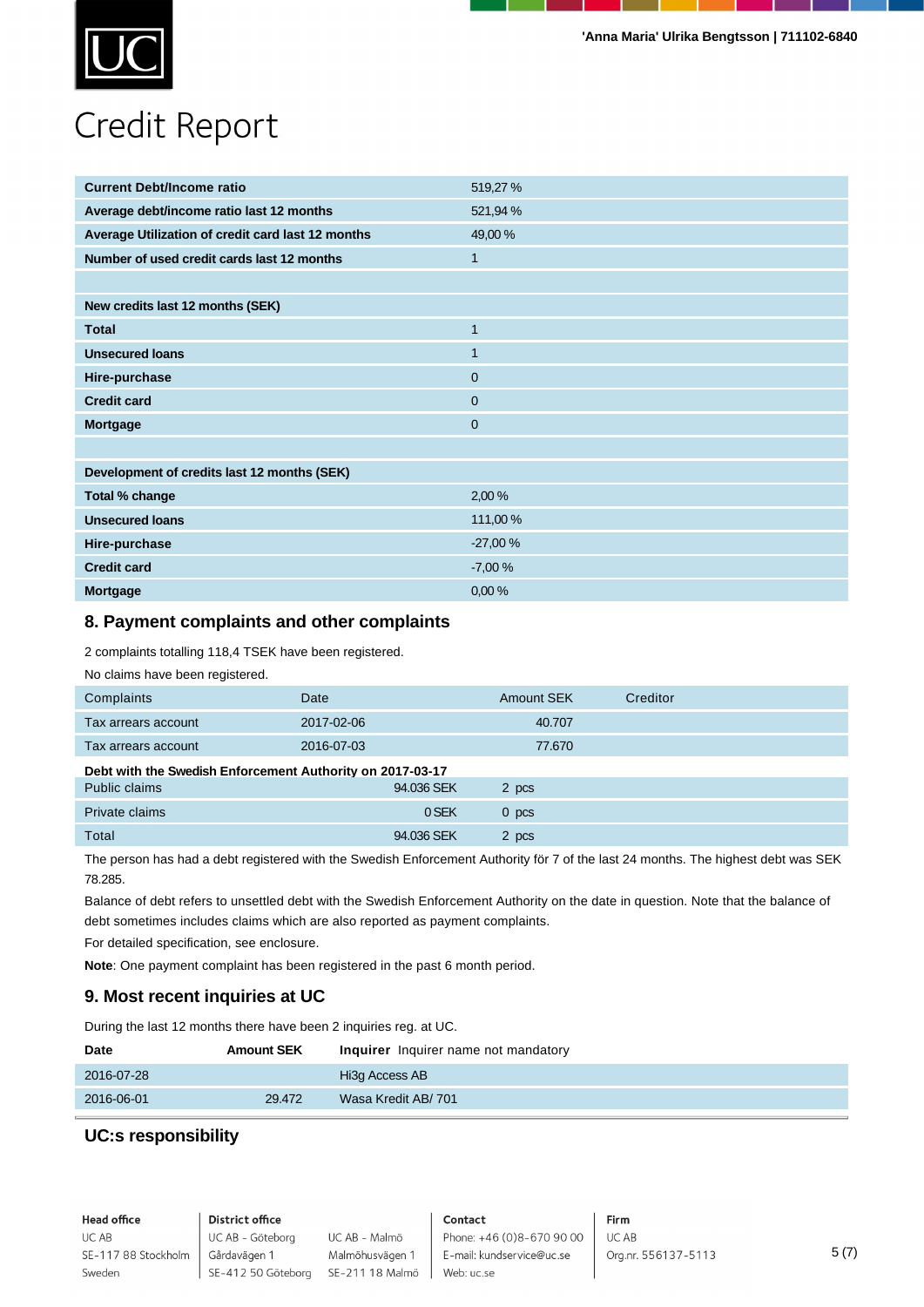

UC's reports have been gathered from sources deemed reliable. UC can neither guarantee the reliability of the sources nor the completeness or accuracy of the reports. UC is not liable for any direct or indirect loss or damage caused by the use of the reports.

**UC AB · 117 88 Stockholm · Telephone +46 8-670 90 00 · www.uc.se**

**Head office** UC AB

Sweden

SE-117 88 Stockholm

**District office** UC AB - Göteborg Gårdavägen 1

UC AB - Malmö Malmöhusvägen 1 SE-412 50 Göteborg SE-211 18 Malmö

### Contact

Phone: +46 (0)8-670 90 00 E-mail: kundservice@uc.se Web: uc.se

Firm UC AB Org.nr. 556137-5113

6 (7)